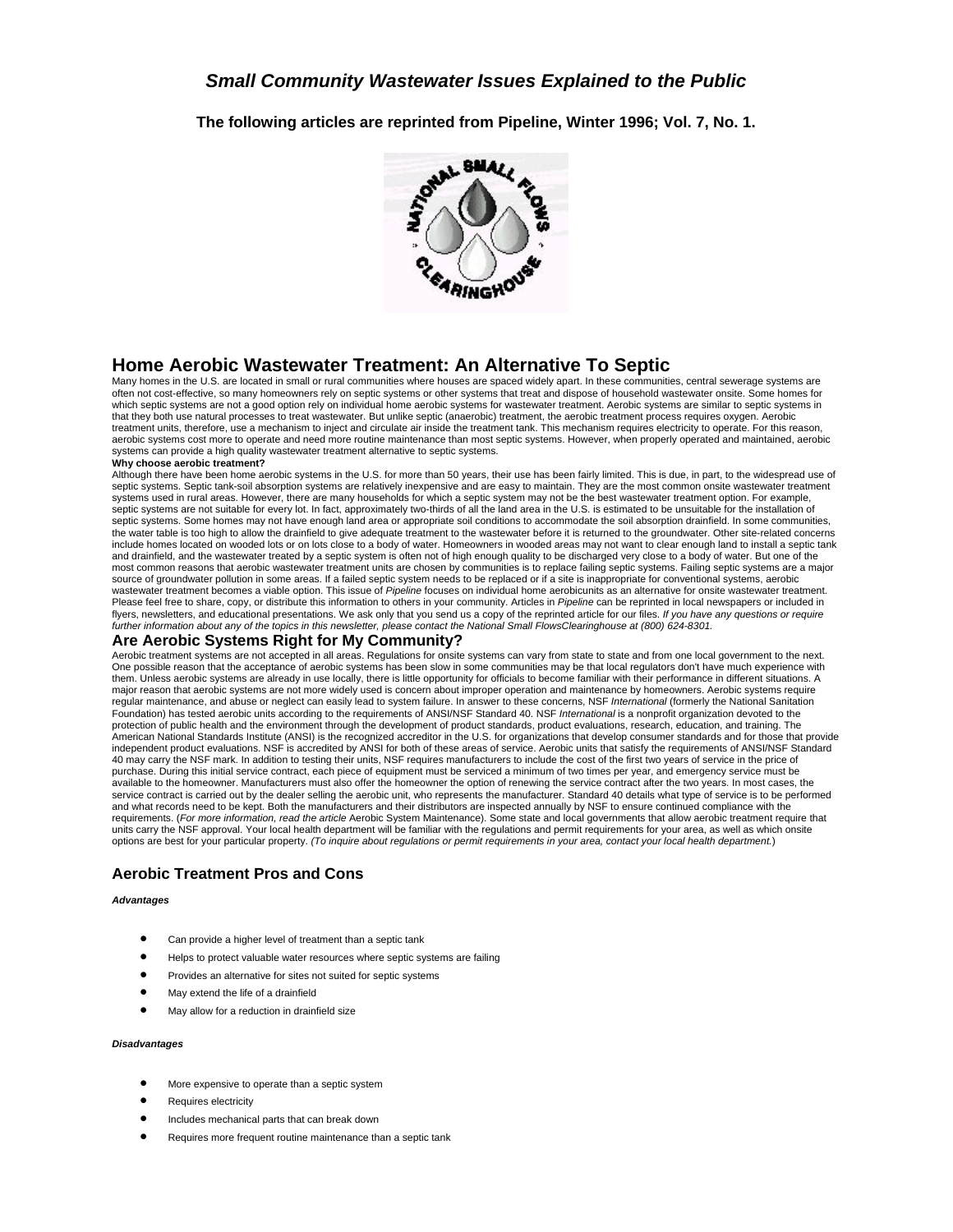- Subject to upsets under sudden heavy loads or when neglected
- May release more nitrates to groundwater than a septic system

### **How Aerobic Treatment Works**

Aerobic systems treat wastewater using natural processes that require oxygen. Bacteria that thrive in oxygen-rich environments work to break down and digest the wastewater inside the aerobic treatment unit. Like most onsite systems, aerobic systems treat the wastewater in stages. Sometimes the wastewater receives<br>pretreatment before it enters the aerobic unit, and the treated wast discuss how some common design features of aerobic systems work and the different stages of aerobic treatment.

### **Pretreatment**

Some aerobic systems include a pretreatment step to reduce the amount of solids in the wastewater going into the aerobic unit. Solids include greases, oils, toilet paper, and other materials that are put down the drain or flushed into the system. Too much solid material can clog the unit and prevent effective treatment. Some pretreatment methods include a septic tank, a primary settling compartment in the treatment unit, or a trash trap. Pretreatment is optional but can greatly improve a unit's performance.

## **Aerobic Treatment Units**

The main function of the aerobic unit is to collect and treat household wastewater, which includes all water from toilets, bathtubs, showers, sinks, and laundry. Aerobic units themselves come in many sizes and shapes-rectangular, conical, and some shapes that defy classification. Figure 1 on this page and figure 2 on page 4 show two aerobic unit design possibilities.

#### *Suspended Growth Units*

The process most aerobic units use to treat wastewater is referred to as suspended growth. These units include a main compartment called an aeration chamber in which air is mixed with the wastewater.

Since most home aerobic units are buried underground like septic tanks, the air must be forced into the aeration chamber by an air blower or a compressor. The forced air mixes with wastewater in the aeration chamber, and the oxygen supports the growth of aerobic bacteria that digest the solids in the wastewater. This mixture of wastewater and oxygen is called the mixed liquor.

The treatment occurring in the mixed liquor is referred to as suspended growth because the bacteria grow as they are suspended in the liquid unattached to any surface.

Unfortunately, the bacteria cannot digest all of the solids in the mixed liquor, and these solids eventually settle out as sludge. Many aerobic units include a secondary chamber called a settling chamber or clarifier (see figure 1) where excess solids can settle. Other designs allow the sludge to accumulate at the bottom of the tank (see figure 2 on page 4).

In aerobic units designed with a separate settling compartment, the sludge returns to the aeration chamber (either by gravity or by a pumping device). The sludge contains bacteria that also aid in the treatment process. Although, in theory, the aerobic treatment process should eventually be able to consume the sludge completely, in practice, the sludge does build up in most units and will need to be pumped out at least once a year so that solids don't clog the unit.



Figure 1-An example of a possible aerobic unit design Adapted with permission from Pennsylvania State University College of Agriculture Extension Service

#### *Attached Growth Units*

An alternative design for aerobic treatment is the attached growth system. These units treat wastewater by taking a surface made of material that the bacteria can attach to, and then exposing that surface alternately to wastewater and air. This is done either by rotating the surface in and out of the wastewater or by dosing the wastewater onto the surface. Pretreatment is required. The air needed for the process is either naturally present or is supplied mechanically. Attached growth systems, such as trickling filters and rotating disks, are less common than suspended growth systems, but have certain advantages. For example, there is no need for mixing, and solids are less likely to be washed out of the system during periods of heavy household water use.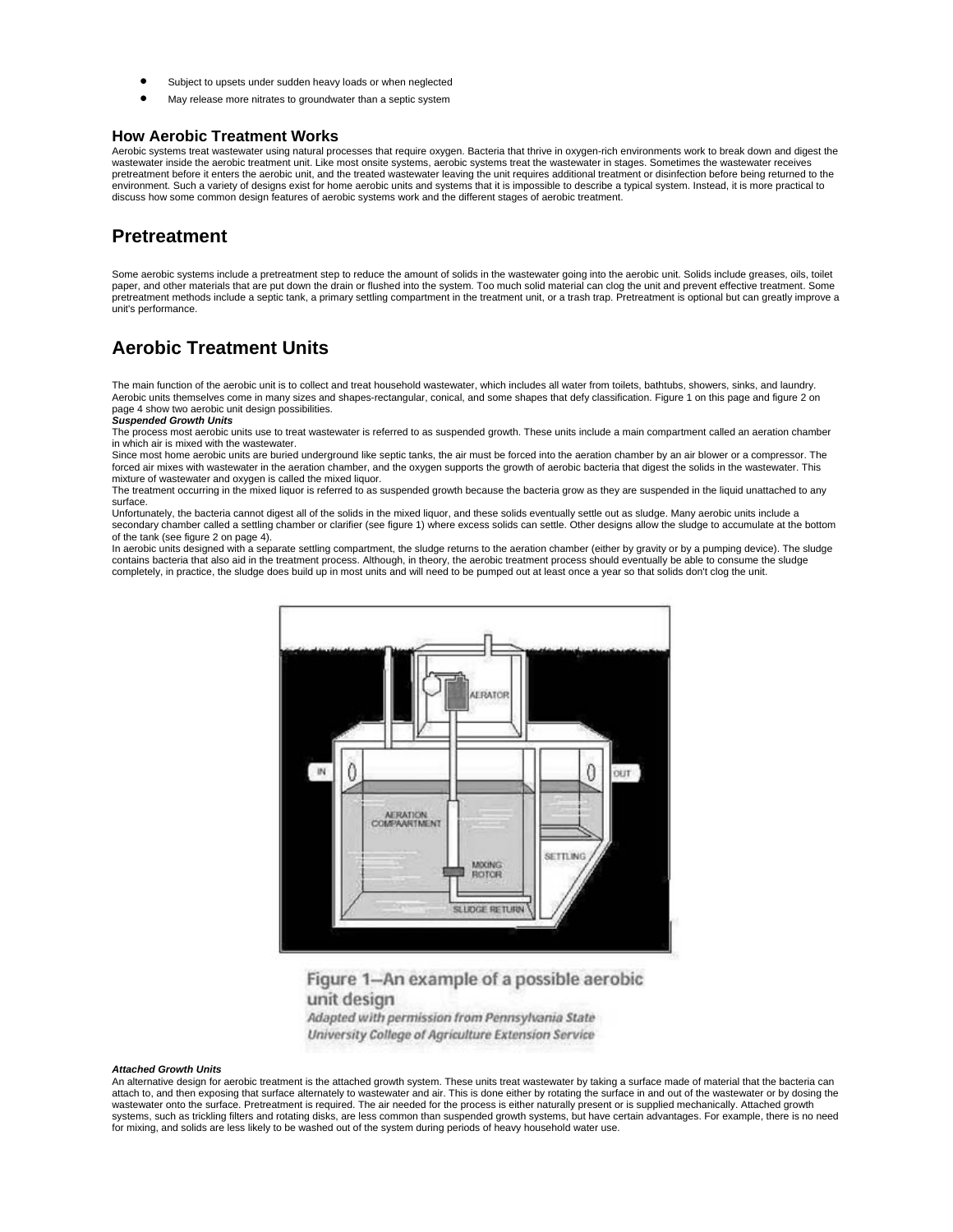# *Flow Design*

The way and the rate in which wastewater is received by and flows through the aerobic unit differs from design to design. Continuous flow designs simply allow the wastewater to flow through the unit at the same rate that it leaves the home. Other designs employ devices (such as pretreatment tanks, surge chambers, and baffles) to control the amount of the incoming flow. Batch process designs use pumps or siphons to control the amount of wastewater in the aeration tank and/or to discharge the treated wastewater in controlled amounts after a certain period of time. Controlling the flow of wastewater helps to protect the treatment process. When too much wastewater is flushed into the system all at once, it can become overburdened, and the quality of treatment can suffer. The disadvantages to mechanical flow control devices are that, like all mechanical components, they need maintenance and run the risk of malfunctioning. Homeowners can help their system's performance by conserving water. Leaking faucets and running toilets should be repaired, and washing machines and dishwashers should be used only when full. Installing water saving devices in toilets, faucets, and showers can reduce water use by up to 50 percent. Also, homeowners should try to space out activities requiring heavy water use (like laundry) to avoid overloading their systems.



# Figure 2-Another example of a possible aerobic unit design

Adapted with permission from Pennsylvania State **University College of Agriculture Extension Service** 

## **Final Treatment and Disposal**

Although properly operated and maintained aerobic units are very effective, the wastewater leaving the units is not ready to be returned to the environment and must receive final treatment or disinfection. Methods for final treatment include discharge to a soil absorption field, a sand filter, or an evapotranspiration bed.<br>Sometimes, the wastewater receives disinfection before be regulations and the treatment options that are best in your area and for your property.

Soil absorption fields (or drainfields) are the most common method of final treatment used for septic systems. If an aerobic system is being used in place of a septic system or to replace a failing septic system, a drainfield may not be an option. However, an aerobic unit can sometimes help to prolong the life of a drainfield.

The amount of dissolved oxygen contained in wastewater from an aerobic unit can help the growth of microorganisms that treat the wastewater in the soil, and can help prevent the pores in the soil from clogging. However, when aerobic units malfunction, they can release solids that can clog the drainfield, which may cancel out any potential benefits.

Evapotranspiration beds are a less common method of final treatment and use vegetation and evaporation to naturally treat the wastewater. Drip irrigation is another less commonly used method to treat and dispose of wastewater. Sand filters are sometimes used to treat the wastewater from aerobic units. The<br>wastewater is pumped evenly over several layers of sand and gravel, whic purification process is aided by bacteria that occur naturally in the sand.

Disinfection is another method of treatment commonly used with aerobic units. Some units have the disinfection process incorporated into the unit design. In some cases, disinfection may be the only treatment required of the wastewater

from an aerobic unit before the water is released into the environment. One disadvantage of this method is the added cost of the disinfectants, such as chlorine.

## **Other Design Considerations**

*Controls and Alarms*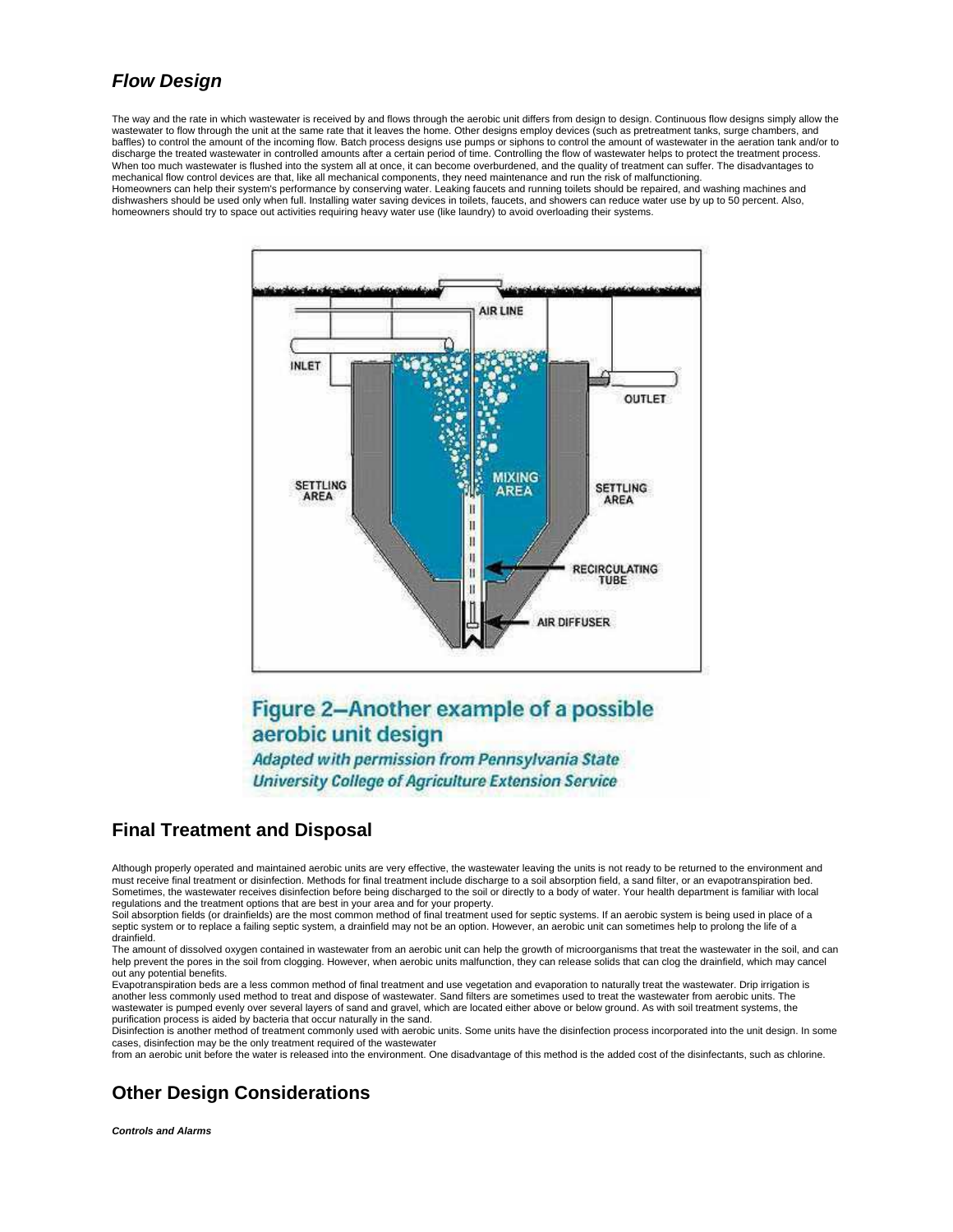Most aerobic units have controls that can be switched on and off by the homeowner in case of emergency. Aerobic units also are required to have alarms to alert the homeowner of malfunctions. Depending on the design of the system, controls and alarms can be located either inside or outside the home, and alarms can be visible, audible, or both.

Homeowners should make sure that controls and alarms are always protected from corrosion, and that the aerobic unit is turned back on if there is a power outage or if it is turned off temporarily.

### *Size*

Aerobic units should be large enough to allow enough time for the solids to settle and for the wastewater to be treated. The size of most units range from 300 to 1,500 gallons per day, but local regulations often require that the unit be at least large enough to handle 500 gallons of wastewater per day. The needed size of an aerobic unit is often estimated the same way the size of a septic tank is estimated, by the number of bedrooms (not bathrooms) in the house. It is assumed that each person will use approximately 50 to 100 gallons of water per day, and that each bedroom can accommodate two people. When calculated this way, a three-bedroom house will require a unit with a capacity of 300 to 600 gallons per day. Some health departments require that aerobic units be sized at least as large as a septic tank in case the aerobic unit malfunctions and oxygen doesn't mix with the wastewater. In such cases, the aerobic unit will work as a septic tank-which will, at least, provide partial treatment for the wastewater.

## *Temperature*

Lower temperatures tend to slow down most biological processes, and higher temperatures tend to speed them up. The aerobic process itself creates heat, which, along with the heat from the electrical components, may help to keep the treatment process active. However, cold weather can have adverse effects on the performance of aerobic units. In one study of aerobic units, there were problems when the temperature of the wastewater inside some of the units fell below 15 degrees Celsius (59 degrees Farenheit). Problems can sometimes be avoided by insulating around the units. Your health department should know whether aerobic systems are suitable for your area.

# **Aerobic System Do's and Don'ts**

- *Do* maintain the contract service arrangement offered by the manufacturer after the initial two-year period has expired (unless your community offers its own management program). It is extremely important that aerobic systems receive regular maintenance.
- *Do* keep your system accessible for inspections and pumping, yet protected from unauthorized entrance. If access to your system is locked, make sure that your service contractor has a key.
- *Do* call a service professional whenever you experience problems with your system, whenever the alarm is activated, or whenever there are any signs of system failure.
- *Do* keep detailed records about your aerobic system, including a map of where it is, and general information, such as model name, capacity, state license, date installed, contract service agreement, records of service visits, and maintenance performed.
- *Do* conserve water to avoid overloading the system. Be sure to repair any leaky faucets or toilets.
- *Do* divert other sources of water, like roof drains, house footing drains, and sump pumps away from the aerobic system.
- *Do* become familiar with how your own particular system operates, and the way it looks, sounds, and smells when it is working correctly. This way, you may be able to identify problems before they become serious and alert your service provider to anything unusual.
- *Do* be sure to ask your service provider questions about how to know if your unit is malfunctioning.
- *Don't* allow anyone to drive over or park on any part of the system.
- *Don't* make or allow unauthorized repairs or changes to your aerobic system without obtaining the required health department permits.
- *Don't* use your toilet as a trash can or poison your treatment system and the groundwater by pouring harmful chemicals down the drain. Harsh chemicals can kill the beneficial bacteria that treat your wastewater.
- *Don't* use a garbage disposal without checking with your local regulatory agency to make sure that your aerobic system can accommodate this additional waste.
- *Don't* attempt to clean or perform maintenance on any sealed aerobic unit or any sealed aerobic unit components.

# **Do Not Flush…**

- *coffee grounds*
- *dental floss*
- *disposable diapers*
- *kitty litter*
- *sanitary napkins*
- *tampons*
- *cigarette butts*
- *condoms*
- *gauze bandages*
- *fat, grease, or oil*
- *paper towels*
- *And never flush chemicals, such as:*
- *paints*
- *varnishes*
- *thinners*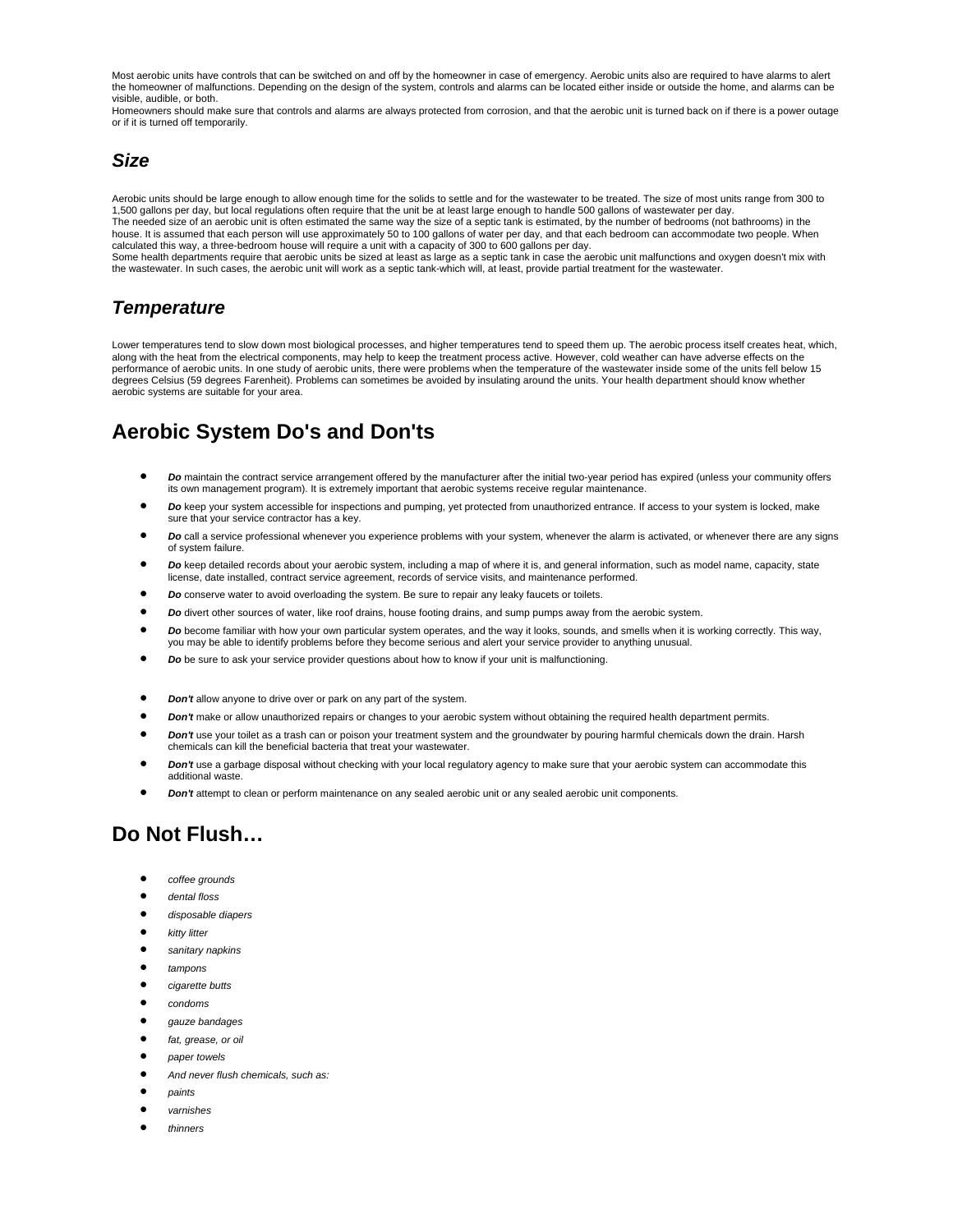- *waste oils*
- *photographic solutions*
- *pesticides*

These items can overtax or destroy the biological digestion taking place within your system.

# **Warning Signs of Aerobic System Problems**

**!** Alarms or lights going off

**!** Any changes in the system's normal operating sound

**!** Any changes in the normal color of the wastewater in the aeration chamber (for example, if the color is greyish brown rather than chocolate brown, this can sometimes indicate problems)

**!** Excessive solids, foam, or scum in the unit

- **!** Plumbing backups
- **!** Sewage odors in the house or yard

#### **Aerobic System Maintenance**

It is important that mechanical components in aerobic systems receive regular inspection and maintenance. For example, air compressors sometimes need to be oiled, and vanes, filters, and seals may need to be replaced. Malfunctions are common during the first few months after installation. In most cases, homeowners do not have the expertise to inspect, repair, and maintain their own systems.

If your unit carries the NSF approval, it will include the first two years of service visits with the purchase price and an option to renew the service contract after two years. It is a good idea for homeowners to renew their service agreements after two years, or to find another service organization to take over the job. In addition to routine maintenance, NSF requires service contractors to stock replacement parts for mechanical components and to be available for emergency servicing. Under the original two-year agreement, failed equipment is replaced at no additional cost to the homeowner. The service contract may or may not cover such problems as damage from power failures, breaking or crushing of pipes leading to and from the system, flooding, fires, homeowner misuse, and other catastrophies beyond the control of the manufacturer.

Service visits will most likely be carried out by the dealer or another independent service organization that has an agreement with the manufacturer. In other cases, health departments will have maintenance management programs, such as sanitary districts, for aerobic systems and other onsite systems in their area. **What To Expect at a Typical Service Visit** 

The first service visit should be scheduled immediately after the system is installed to make sure that everything is working correctly. The service contractor may also arrange a meeting with the homeowner to go over issues, such as proper operation, what to do in case of emergency, etc. For seasonal properties,<br>homeowners will need to know how to shut the system down in the off seas is issued to the homeowner. The maintenance contract may include at least two service visits per year for the next two years. The number of visits and service performed will differ from unit to unit and location to location depending on manufacturers' recommendations and local regulations.

During a typical visit, the service provider will remove the unit's cover and check its general appearance. He or she will check pipes and the inside of the aeration chamber, and will note the appearance of the wastewater inside the unit and its color and odor. If the unit includes a chlorinator, this too will be checked and may be cleaned. Samples may be taken of the mixed liquor from the aeration chamber, as well as the final treated wastewater. The operator will also check to see that<br>all mechanical parts, alarms, and controls are in working or The soil absorption field, sand filter, or other method of final treatment may also be inspected by the service provider.

## **Record Keeping**

It is a good idea for the homeowner or the service provider to keep detailed records about the system and service visits. NSF-approved units are required to include a user's manual that describes such things as the manufacturer's recommendations for the unit, the system design, how to operate and maintain it, as well<br>as how to tell if it is working properly. The state license, be recorded. Other important information to keep on hand includes where to contact the owner if nobody is home, where to find a key to the system, and the schedule for service visits. Homeowners should keep their own copies of all records and permits.

#### **Q&A: How Much Does Aerobic Treatment Cost?**

The cost of aerobic treatment varies depending on factors, such as design, size, location, and operation and maintenance requirements. Some of the factors affecting the cost of aerobic treatment are as follows:

- Unit price,
- Cost of unit installation and electricians' fees,
- Cost of construction of the drainfield or cost of other method of additional treatment if required,
- Cost of electricity (per year),
- Maintenance service contract fee (per year), and
- Cost of disinfection (if applicable).

The price of some of these factors, such as unit price, may be adversely affected by the lack of demand for aerobic systems in certain areas. Installation costs may be higher for aerobic units than for septic tanks because of the electrical work required. All of these factors need to be carefully considered when determining the cost-effectiveness of aerobic treatment versus other treatment methods. Your local health official can help you evaluate your options.

#### **Contacts**

#### *NSF* **International** *(formerly the National Sanitation Foundation)*

NSF International is a private, nonprofit organization devoted to research, education, service, and training that tests and publishes standards for products relating to public health and the environment. To order the ANSI/NSF Standard 40, see the listing at the bottom of this page. For more information, you may contact NSF at (800) NSF-MARK. *Health Department*

Homeowners interested in home aerobicwastewater treatment units or other onsite systems should contact their local health department for more information about local regulations and requirements. (Health departments are usually listed in the government section or blue pages of local phone directories.) *[National Small Flows Clearinghouse \(NSFC\)](http://www.nesc.wvu.edu/nsfc/nsfc_index.htm)*

The National Small Flows Clearinghouse (NSFC), located at West Virginia University, is a good contact for homeowners and community officials for more information about home aerobic units, septic systems, and alternative systems. The NSFC is funded by the U.S. Environmental Protection Agency and offers